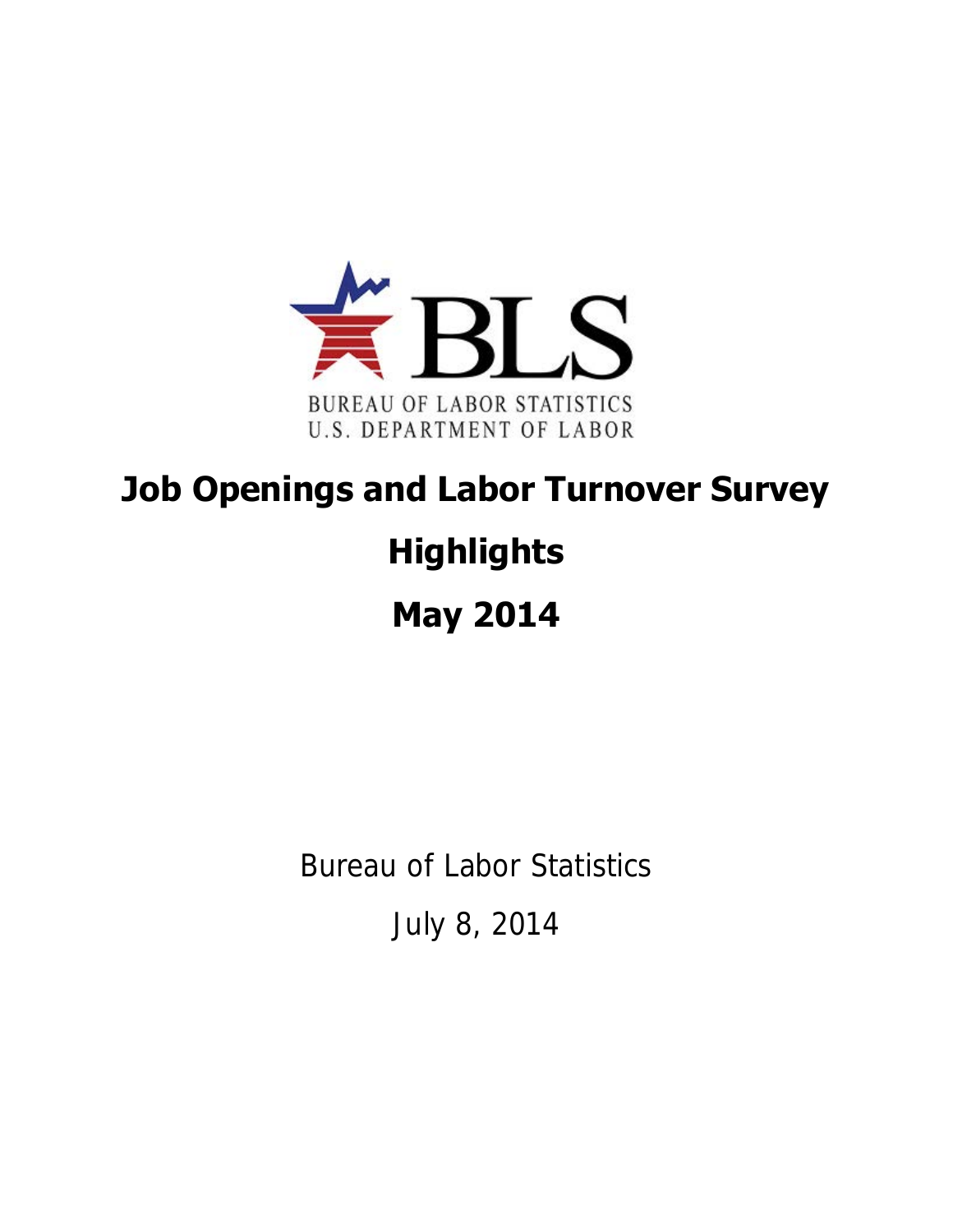

- The ratio between the unemployment level and job openings level changes over time.
- When the most recent recession began (December 2007), the number of unemployed persons per job opening was 1.8. When the recession ended (June 2009), there were 6.2 unemployed persons per job opening.
- The unemployed persons per job opening ratio has trended downward since the end of the recession and was 2.1 in May 2014.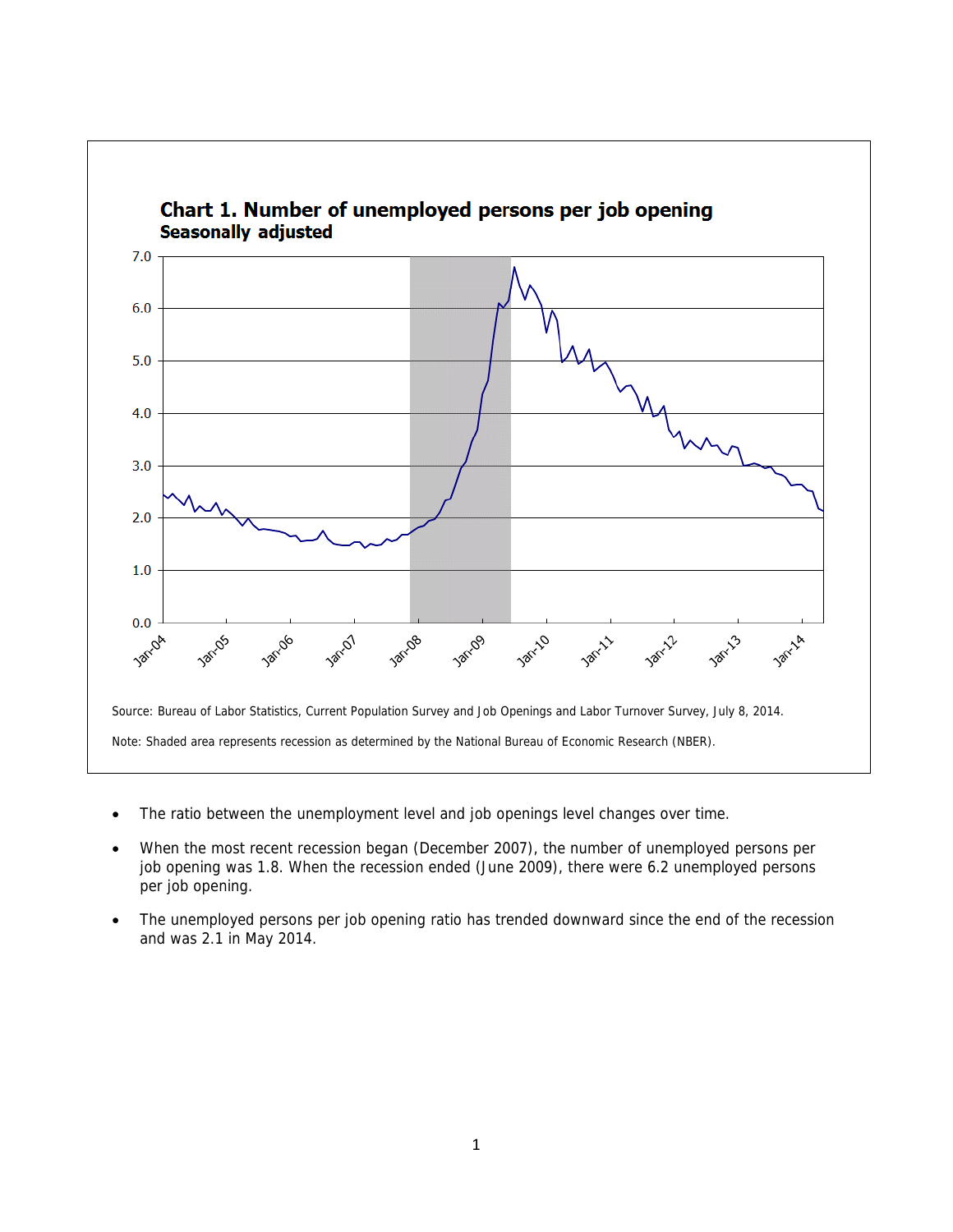

- The number of job openings declined to a series low in July 2009, one month after the official end of the most recent recession. Employment continued to decline after the end of the recession, reaching a low point in February 2010.
- Job Openings have trended upward since their series low in July 2009, and have returned to prerecession levels. In May 2014, there were 4.6 million job openings.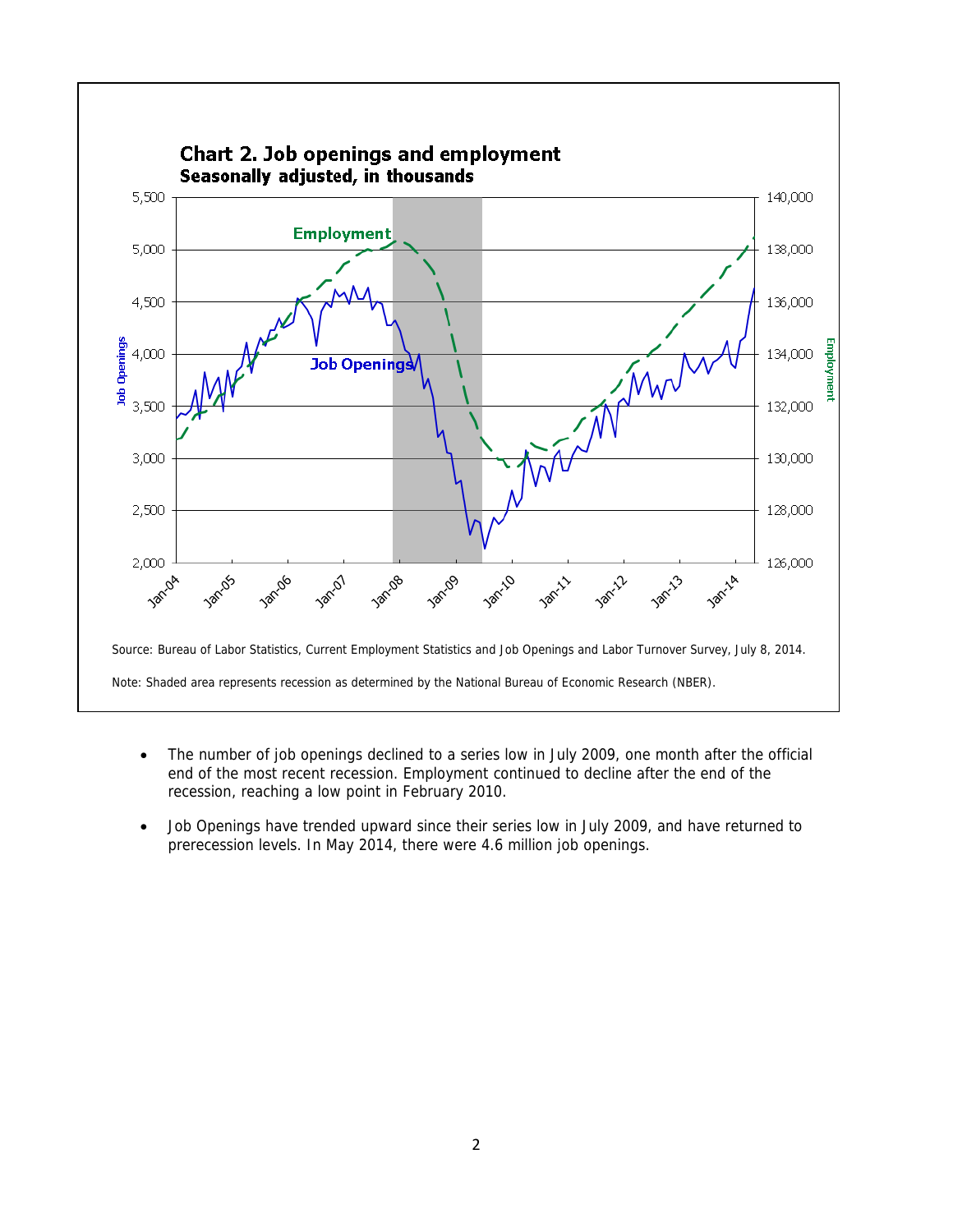

- Hires and total separations remained below prerecession levels in May 2014.
- In May, there were 4.7 million hires, which was 29 percent higher than the trough in June 2009.
- There were 4.5 million total separations in May.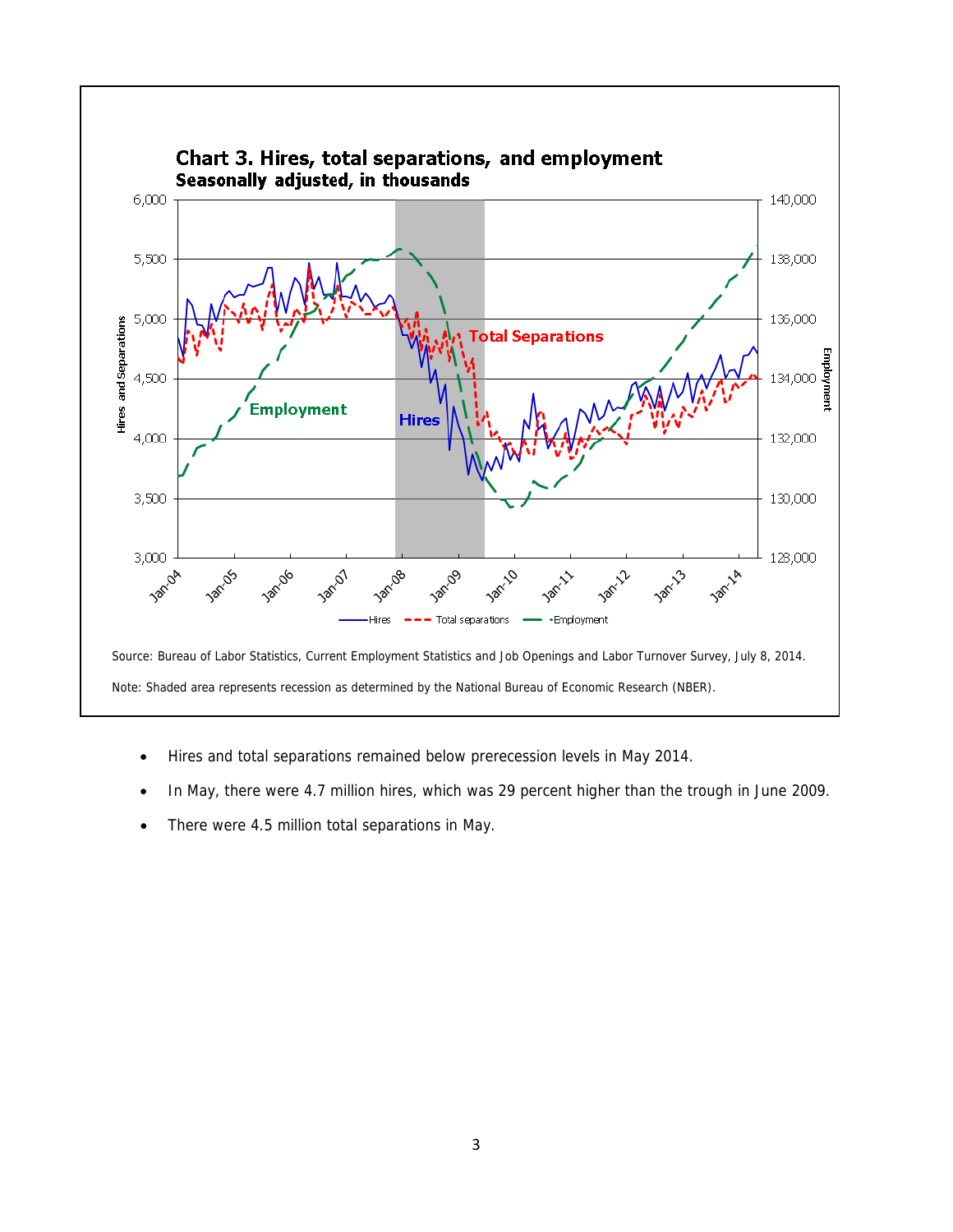

- This graph plots the job openings rate against the unemployment rate. This graphical representation is known as the Beveridge Curve, named after the British economist William Henry Beveridge (1879–1963). The economy's position on the downward sloping Beveridge Curve reflects the state of the business cycle.
- During an expansion, the unemployment rate is low and the job openings rate is high. Conversely, during a contraction, the unemployment rate is high and the job openings rate is low. The position of the curve is determined by the efficiency of the labor market. For example, a greater mismatch between available jobs and the unemployed in terms of skills or location would cause the curve to shift outward (up and toward the right).
- From the start of the most recent recession in December 2007 through the end of 2009, each month's point on the curve moved lower and further to the right as the job openings rate declined and the unemployment rate rose. From 2010 to the present, the point moved up and to the left as the job openings rate increased and the unemployment rate decreased.
- In May 2014, the job openings rate was 3.2 percent and the unemployment rate was 6.3 percent.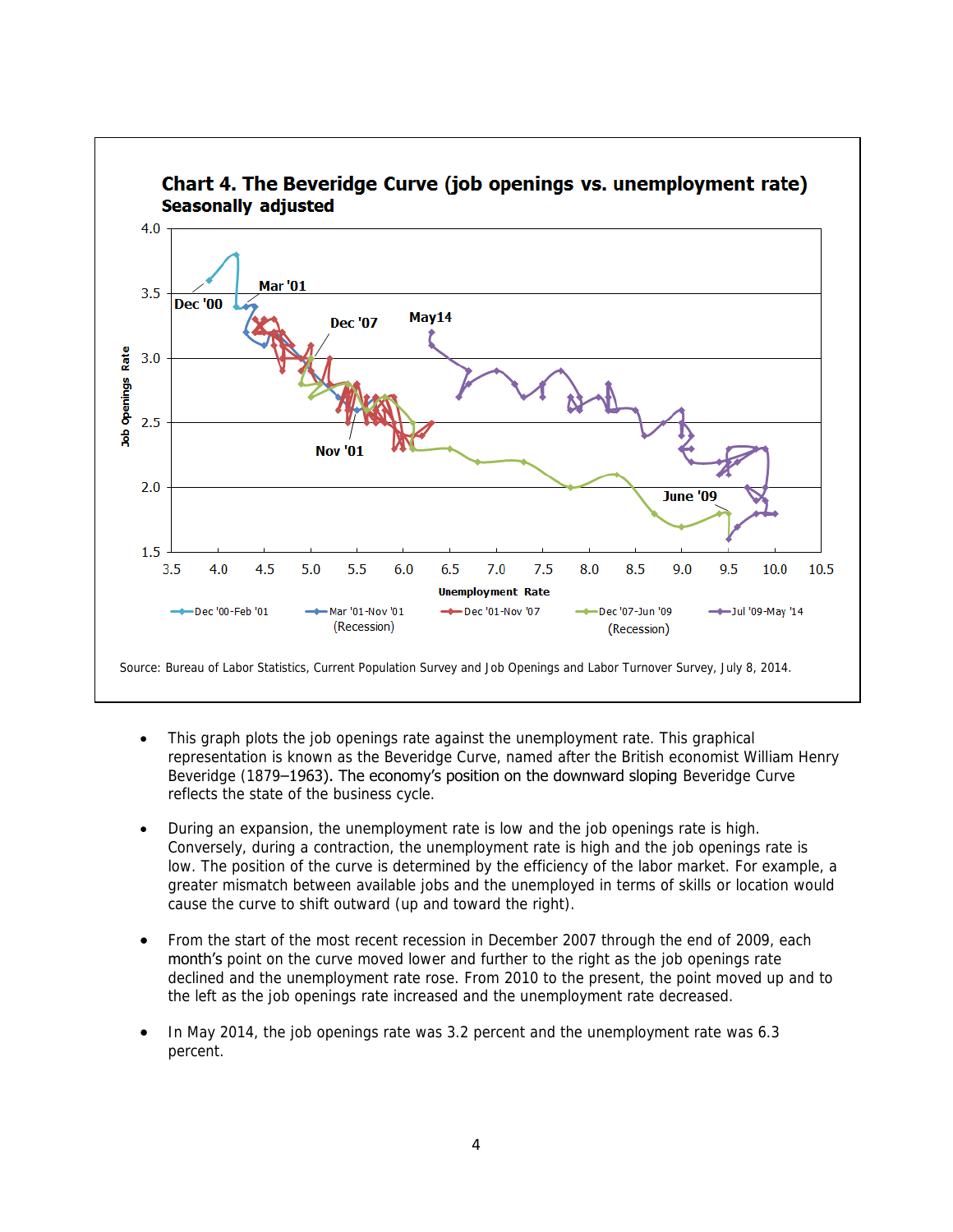

- Since reaching their respective postrecession troughs, the number of job openings has steadily increased and the numbers of hires and quits have increased slightly.
- Job openings in the private sector have increased since their low in July 2009, returning to prerecession levels at 4.2 million in May 2014.
- Hires in the private sector have increased 30 percent since their low in June 2009, but remain below prerecession levels at 4.4 million in May 2014.
- Quits in the private sector have increased 55 percent since their low in September 2009, but remain below prerecession levels at 2.4 million in May 2014.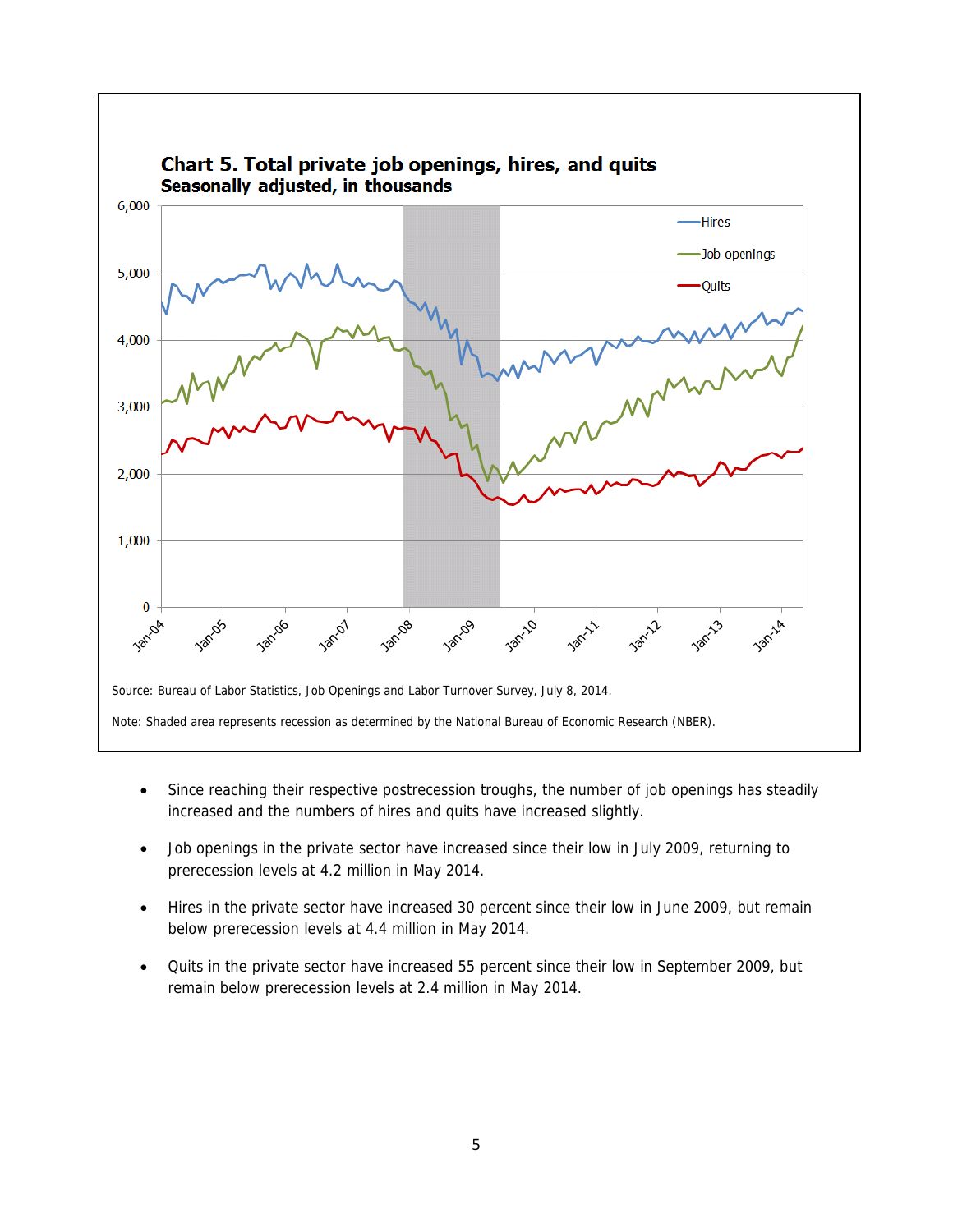

- Quits are generally voluntary separations initiated by employees. Therefore, the quits rate can serve as a measure of workers' willingness or ability to leave jobs.
- The number of quits has exceeded the number of layoffs and discharges for most of the 12-year JOLTS history. During the latest recession, this relationship changed as layoffs and discharges outnumbered quits from November 2008 through March 2010.
- In May 2014, there were 2.5 million quits, still well below the 2.8 million quits in December 2007, the first month of the recession.
- The total number of nonfarm layoffs and discharges have returned to their prerecession level at 1.6 million in May.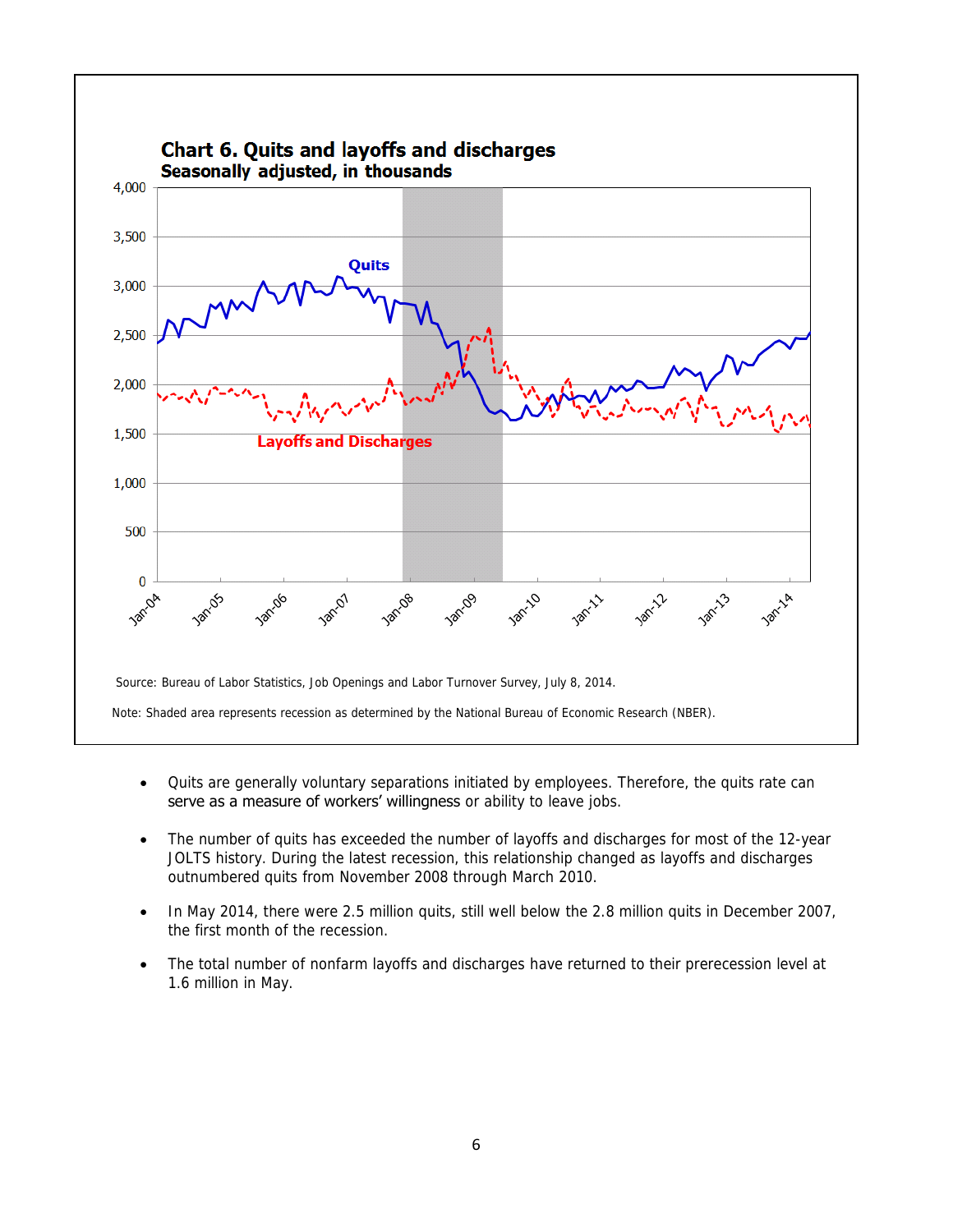

- Quits are generally voluntary separations initiated by employees. Quits are procyclical, rising with an improving economy and falling with a faltering economy. Layoffs and discharges are generally involuntary separations initiated by an employer and are countercyclical, moving in the opposite direction of quits. The ratio of the number of quits to the number of layoffs and discharges provides insight into churn in the labor market over the business cycle.
- In March 2006, before the recession, the ratio was highest at 1.9 with nearly two people quitting their job for each person laid off or discharged.
- From November 2008 through March 2010, layoffs and discharges outnumbered quits and the ratio fell below 1.0. The ratio was lowest at 0.7 in April 2009 toward the end of the recession, with less than one person quitting for each person laid off or discharged.
- The quits per layoff and discharge ratio was 1.6 in May 2014.